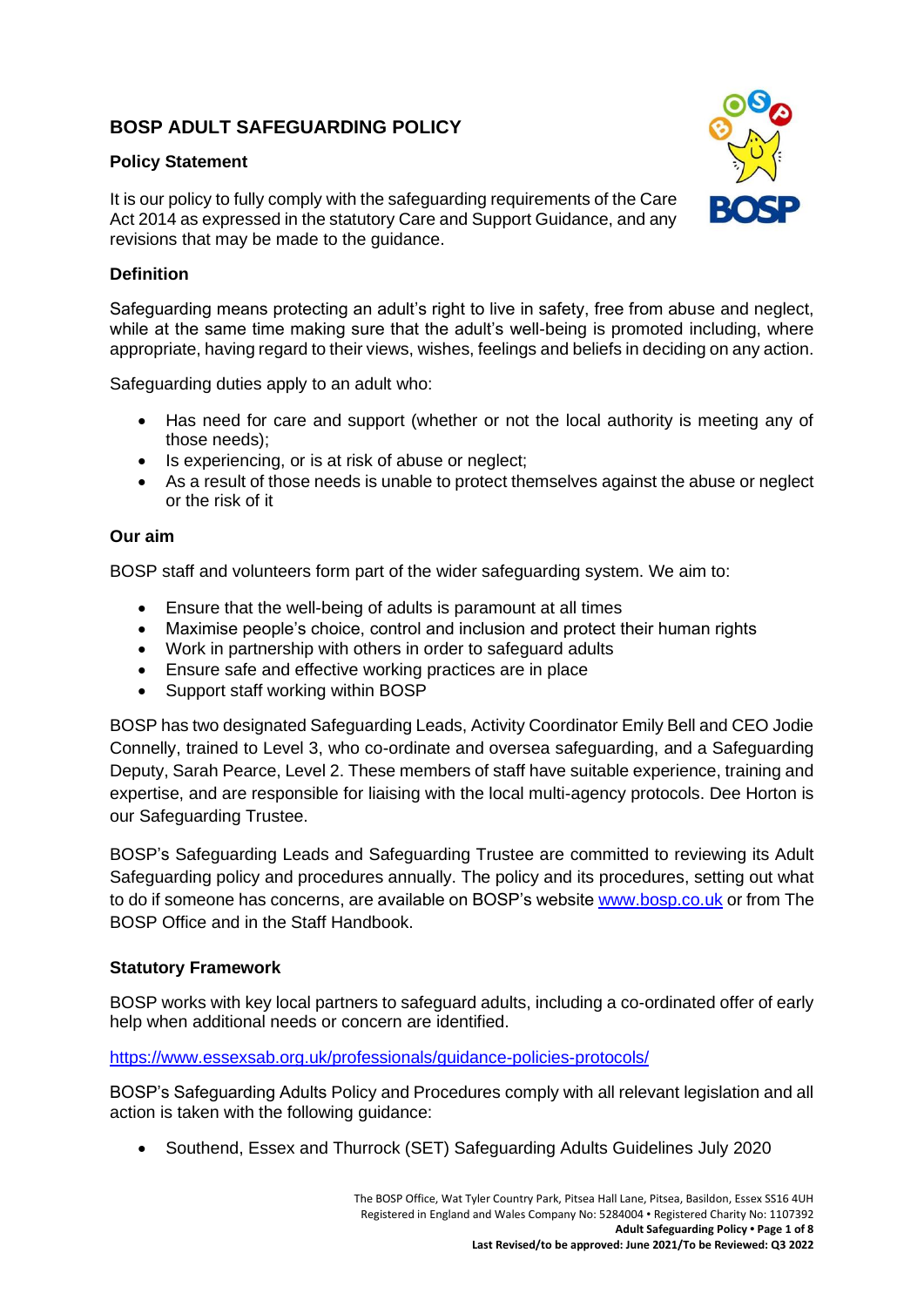[https://www.essexsab.org.uk/media/2798/set-safeguarding-adult-guidelines-final-](https://www.essexsab.org.uk/media/2798/set-safeguarding-adult-guidelines-final-050820-pdf.pdf)[050820-pdf.pdf](https://www.essexsab.org.uk/media/2798/set-safeguarding-adult-guidelines-final-050820-pdf.pdf)

- Care Act 2014 Guidance [https://www.gov.uk/government/publications/care-act](https://www.gov.uk/government/publications/care-act-statutory-guidance/care-and-support-statutory-guidance#using-the-care-act-guidance)[statutory-guidance/care-and-support-statutory-guidance#using-the-care-act-guidance](https://www.gov.uk/government/publications/care-act-statutory-guidance/care-and-support-statutory-guidance#using-the-care-act-guidance)
- Mental Capacity Act (MCA) 2005, including the Liberty Protection Safeguards 2021 • SET MCA policy and guidance <https://www.essexsab.org.uk/media/2495/set-mcadol-guidancejan18-v2.pdf>

## **Out of Area Safeguarding (Adults) Protocol**

All Local Authorities are required to produce safeguarding guidance. When necessary, we will liaise with local 'Placing' or 'Host' authorities outside Southend, Essex and Thurrock (SET), ensuring all protocols are followed.

## **Making Safeguarding Personal**

Making Safeguarding Personal (MSP) is a person centered approach which means that adults are encouraged to make their own decisions about how they live their lives and how they manage their safety and are provided with support and information to empower them to do so.

This approach recognises that adults have a general right to independence, choice and selfdetermination including control over information about themselves.

All staff/volunteers at BOSP strive to deliver effective safeguarding consistent with all the principles below.

- **Empowerment**  empowered to make their own decisions and informed consent
- **Prevention**  take action before harm occurs
- **Proportionality**  here our response is proportional to the risk (least intrusive)
- **Protection –** good robust responses to concerns. What can we do/who can we work with immediately to make the situation safe?
- **Partnerships –** local solutions, good relationship with other organisations
- **Accountability**  be wholly transparent and responsible, **including Duty of Candour** (being open and honest when something goes wrong with a service users' treatment or care, including apologies)

## **Consent and Mental Capacity Awareness**

To ensure that we make safeguarding personal and meet the 6 principles above, BOSP will seek the consent of the adult at the heart of the safeguarding enquiry before taking action or sharing information.

Adults at risk may not give their consent to a concern being raised, a safeguarding enquiry or the sharing of safeguarding information for several reasons. Reassurance and appropriate support in line with SET guidance below, section 3.4; may help to change their view on whether it is best for the adult at risk to share information:

[http://www.thurrocksab.org.uk/wp-content/uploads/2020/08/SET-safeguarding-adult](http://www.thurrocksab.org.uk/wp-content/uploads/2020/08/SET-safeguarding-adult-guidelines-FINAL-002-2020)[guidelines-FINAL-002-2020](http://www.thurrocksab.org.uk/wp-content/uploads/2020/08/SET-safeguarding-adult-guidelines-FINAL-002-2020)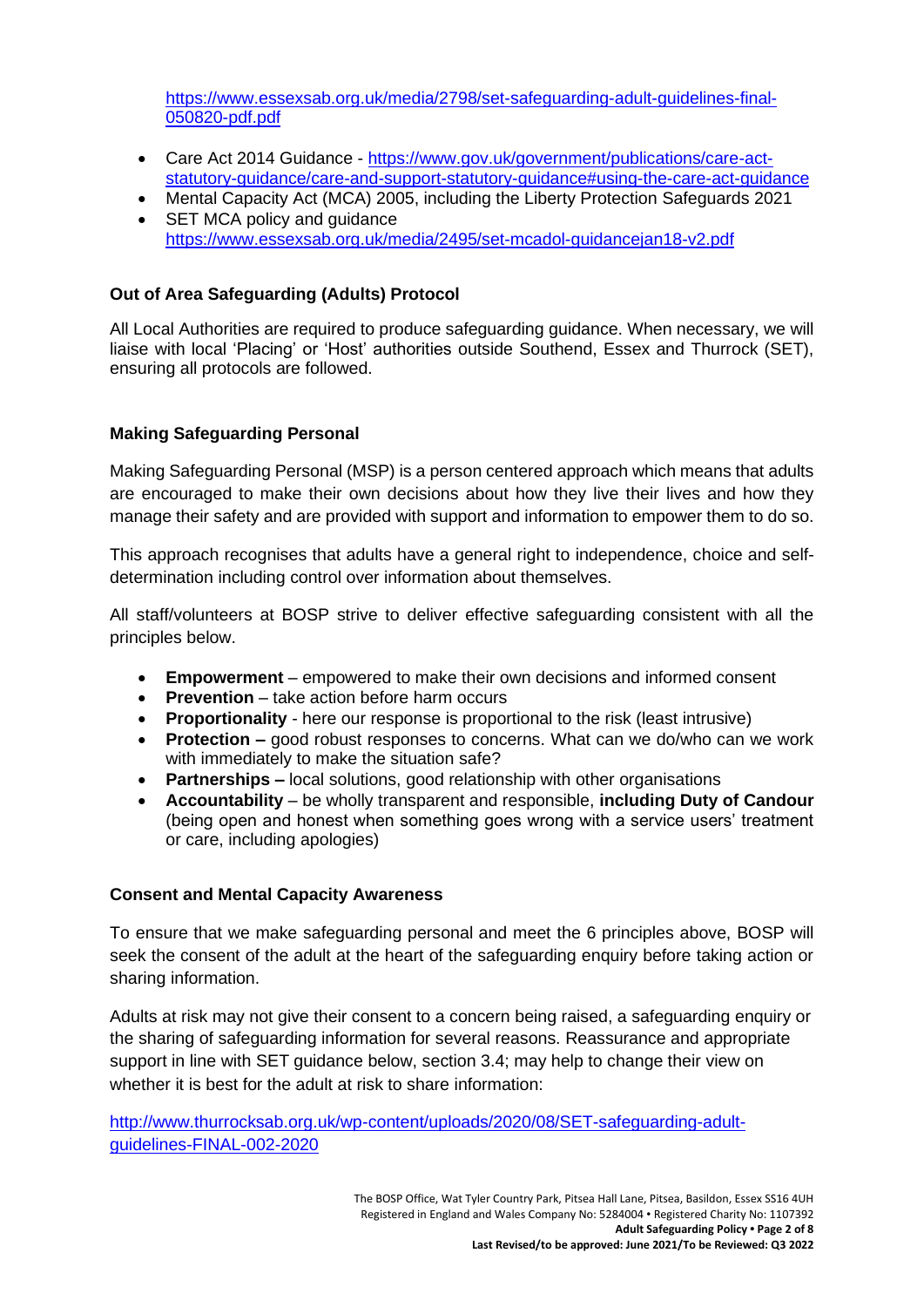However, there are circumstances where staff can override a decision to refuse consent, for example, a life-threatening situation, if staff are implicated or if the person alleged to have caused harm has care and support needs. Considerations, circumstances for overriding consent, decisions for no intervention and actions taken will be fully recorded. Additionally, when consent cannot be obtained because the adult lacks capacity to give it, but the best interests of the individual or others at risk of harm require action from us. This will be the case for many young adults who attend BOSP.

In these cases, the Mental Capacity Act should be followed and documented.

The Mental Capacity Act 2005 has had a recent amendment inserted called the Mental Capacity (Amendment) Act 2019 and included the newly updated Liberty Protection Safeguards, which replaces the previous Deprivation of Liberty.

For individuals over 18 years, without capacity, their main carer/guardian should have sought a court order so they can advocate on their behalf. BOSP are required to see this document. However, we are still able to work in our service users' best interests until we receive this.

## **Types of Abuse and Neglect**

- **Physical** including hitting, slapping, pushing, misuse of medication, inappropriate restraint
- **Sexual** including rape, Indecent exposure, subject to pornography, witnessing sexual acts, sexual assault or sexual acts the adult has not/cannot consent to
- **Psychological or emotional** including threats of harm or abandonment, humiliation, harassment, verbal abuse, cyber bullying, deprivation of contact, coercion, harassment, verbal abuse, isolation
- **Financial or material abuse**  theft, fraud, exploitation, scamming, misuse or misappropriation of property or wills, including 'cuckooing' where a vulnerable person's home is taken over by criminals and their benefits or similar are stolen. This can also include using the home as a base for drug dealing
- **Neglect and acts of omission** including withholding the necessities of life such as medication, food or heating, ignoring medical or physical care needs
- **Discriminatory**  including harassment or slurs, discrimination on grounds of race, gender, and gender identity, disability, sexual orientation, religion and other forms of harassment, slurs or similar treatment
- **Organisational**  including neglect or poor practice due to lack of training, insufficient policies and procedures, or when regimented systems in place are detrimental to the service user
- **Domestic**  including psychological, coercive control, physical, sexual, 'honour' based abuse, forced marriage, FGM, financial or emotional abuse between two adults who are or have been intimate partners or family members
- **Modern slavery**  includes very little or no pay, sex work, domestic servitude, excessively long and unusual working hours, poor physical health, not in control of own money, no financial records or ID documents, human trafficking
- **Self-neglect** wide range of behaviour neglecting to care for one's personal hygiene, health or surroundings and includes behaviour such as hoarding (hoarding would need to be risk assessed - can the room be used for its intended purpose? Is there a fire or health risk?)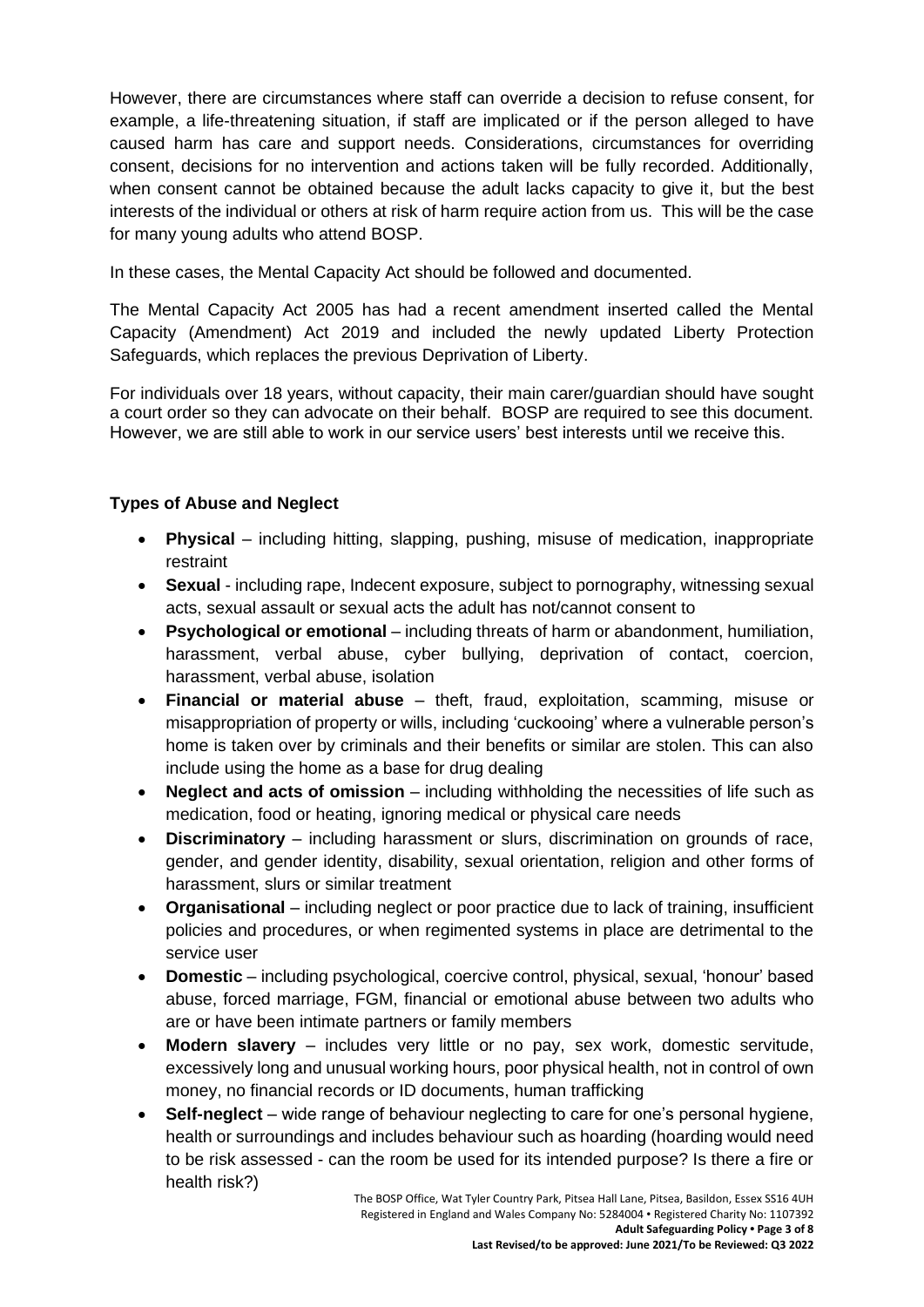BOSP understands that adults with special educational needs and disabilities face additional safeguarding challenges. Barriers can exist when recognising abuse and neglect in this group. This can include:

- Assumptions that indicators of possible abuse such as behaviour, mood and injury relate to the individual's disability, without further exploration
- That they are more prone to isolation than others
- The potential to be disproportionally impacted by things like bullying without outwardly showing signs

Incidents of abuse may be one-off or multiple and affect one person or more. Professionals and others should look beyond single incidents or individuals to identify patterns of harm. Repeated instances of poor care may be an indication of more serious problems and of what we now describe as organisational abuse. In order to see these patterns, it is important that information is recorded and appropriately shared.

Patterns of abuse vary and include:

- Serial abuse in which the perpetrator seeks out and 'grooms' individuals. Sexual abuse sometimes falls into this pattern as do some forms of financial abuse;
- Long-term abuse in the context of an ongoing family relationship such as domestic violence between spouses or generations or persistent psychological abuse; or
- Opportunistic abuse such as theft occurring because money or jewellery has been left lying around

## **BOSP Organisational Responsibilities**

BOSP is committed to ensuring that it meets its responsibilities in respect of adult safeguarding through the provision of support and training to staff/volunteers. Therefore, BOSP will ensure that:

- BOSP signs up to and accepts the principles set out within the SET guidelines;
- Action is taken to identify and prevent abuse from happening;
- BOSP's Safeguarding Adults procedures are followed;
- BOSP responds timely and appropriately when abuse has or is suspected;
- BOSP exercises professional curiosity (using capacity and communication skills to explore and understand what is happening within an adult, rather than making assumptions or accepting things at face value);
- BOSP understands how diversity, beliefs and values of people who use our services may influence the identification, prevention and response to safeguarding concerns;
- All staff and volunteers are carefully recruited, have verified references and have full and up to date Disclosure and Barring Service checks;
- Staff and volunteers are made aware of the main indicators of abuse and are aware of their statutory requirements in respect of the disclosure or discovery of abuse;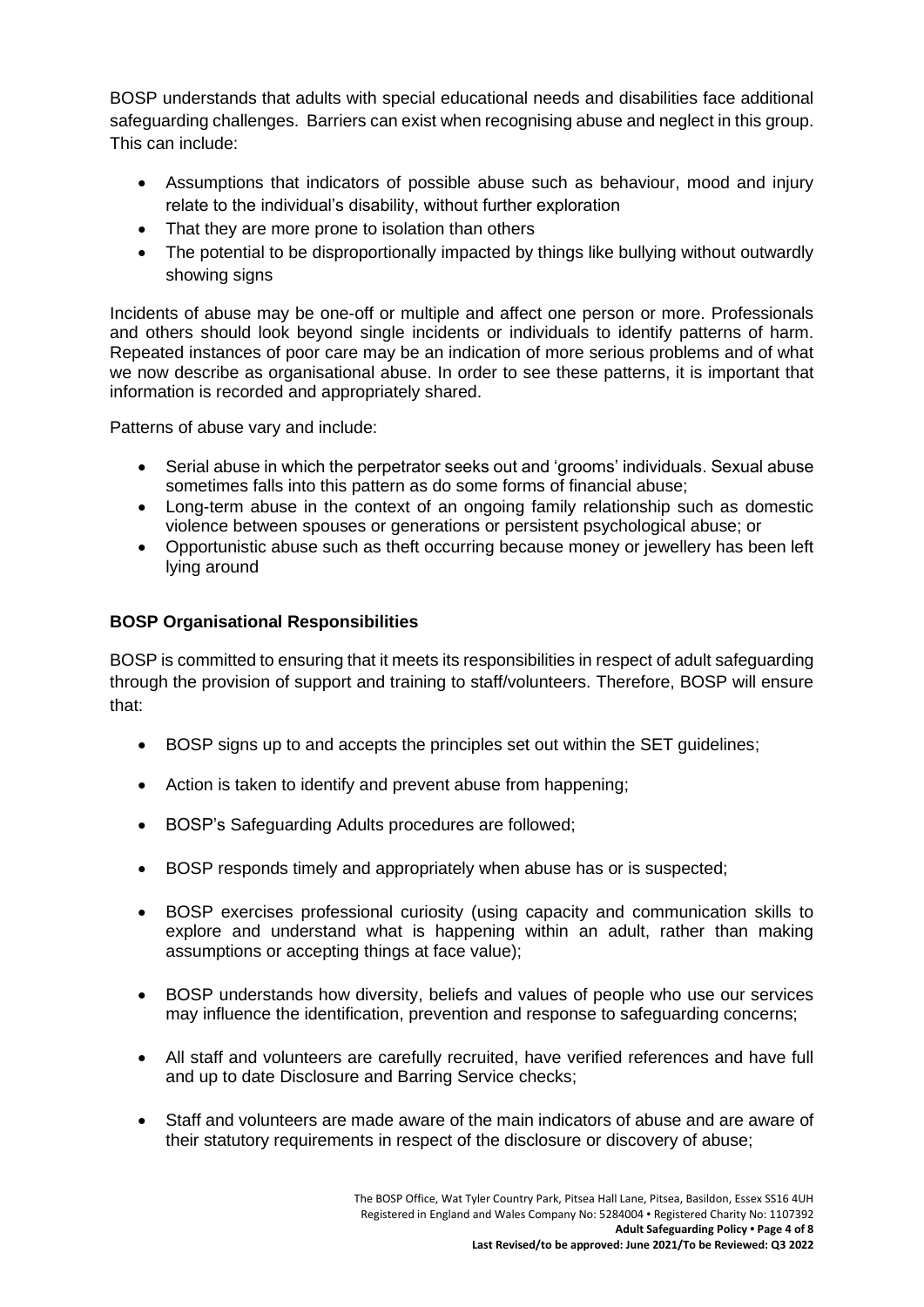- Staff and volunteers are given a copy of BOSP's Adult Safeguarding Policy during their induction, and have its implications explained to them;
- Support Workers attend a trial day where they are paired with a 'buddy mentor' to risk assess their performance and suitability;
- Staff and volunteers are made aware of their safeguarding training responsibilities and complete on-line safeguarding training, with Senior Team staff who are Group Leaders/Supervisors trained to Level 2. This is then supplemented by annual group training in Safeguarding issues, providing any relevant information and guidance;
- Staff are provided with regular supervision and management support commensurate with their responsibilities in relation to Adult Safeguarding, and their requirement to maintain caring and safe relationships. Staff are reminded during session de-brief meetings that if they have any safeguarding concerns to speak to the Supervisor on duty/Adult Safeguarding Lead (not to be disclosed to the whole group);
- Staff are aware of procedures in place to record details of visitors to the setting and to ensure that BOSP has control over who comes into the setting so that no unauthorised person has unsupervised access to our service users;
- Personal mobile phones are locked away during the session. Contact instead is made by walkie talkies between workers in different rooms, with the BOSP mobile retained by the Supervisor should carers/parents wish to make contact or for emergency use. Photographs are only allowed to be taken using the BOSP camera in-line with parent/carers signed consent forms. The camera is kept in a locked cupboard when not in use and is regularly downloaded, with images being saved to a restricted file.

## **Safe Caring**

The staff/volunteers at BOSP are familiar with the organisation's Adult Safeguarding procedures and understand the importance of participating in training and guidance in the principles of safe caring. To this end:

- Staff and volunteers will follow BOSP's safeguarding policies and procedures at all times, remain alert to the possibility of abuse, neglect and self-neglect and work collaboratively with other agencies to safeguard and protect the welfare of people who use BOSP's services
- Every effort will be made to avoid or minimise time when members of staff or volunteers are left alone with a service user. If staff are alone with a service user, the door of the room should be kept open, and another member of staff/worker should be informed
- Staff/volunteers will never carry out a personal task for a service user that they can do for themselves
- Where this is essential, staff/volunteers will help a service user whilst being accompanied by a colleague. Unless a service user has a particular need, staff/volunteers should not accompany service users into the toilet
- If a service user makes inappropriate physical contact with a member of staff, student or volunteer, this will be recorded fully on an Incident Record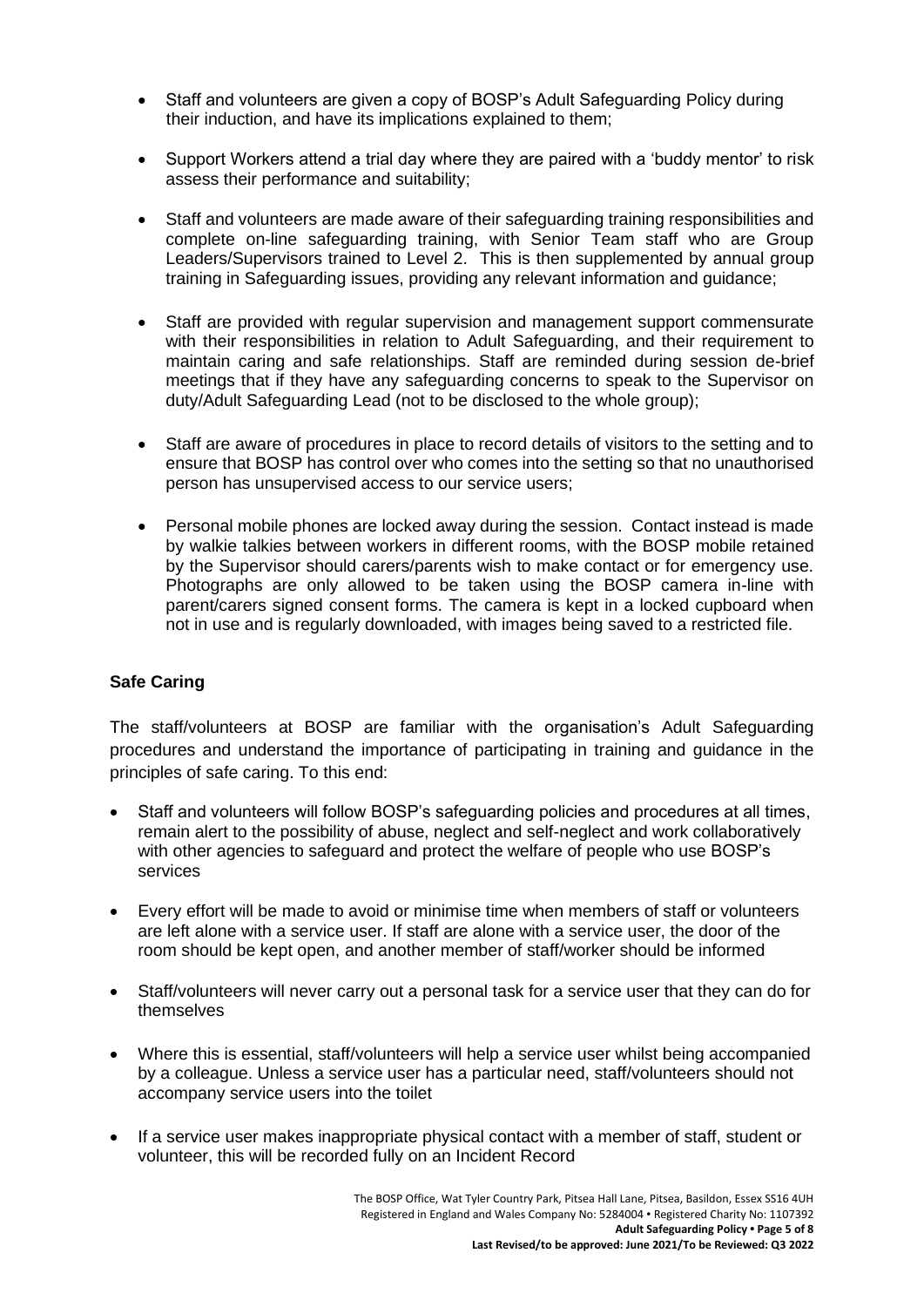- Staff are aware of the boundaries of appropriate behaviour and conduct. They will be mindful of how and where they touch service users, given their age and emotional understanding. Unnecessary or potentially inappropriate physical contact will be avoided at all times (as outlined in the Staff Handbook - Physical Touch Guidelines)
- We may on occasion request confirmation from a staff member/volunteer's GP that they are fit for work, to identify whether there are any causes for concern about an individual's health that might affect their suitability to look after vulnerable adults. To safeguard the people in our care, sessional work will not be offered to staff until this has been confirmed

## **Immediate action by person/manager raising the concern**

- Make an evaluation of the risk and take steps to ensure that the adult at risk is in no immediate danger and arrange any medical treatment if necessary
- If a crime is in progress or life is at risk, dial 999
- Encourage and support the adult at risk to report to the police if a crime is suspected and not an emergency situation (dial 101 or complete the online form)
- Take steps to preserve any evidence if a crime may have been committed, and preserve evidence through recording
- Ensure that others are not in danger
- Establish what the adult at risk views/wishes are about the safeguarding issue, including trying to obtain consent to raise a concern
- Seeking consent with the adult at risk to share information, explaining what information will be shared and why

## **Reporting a Safeguarding Concern**

- Staff/volunteers are encouraged and supported to trust their professional judgment and if they suspect abuse has, or is taking place, to report this
- Staff/volunteers are to report concerns of actual or suspected abuse at the earliest opportunity to the Supervisor present at the session. The Supervisor will report to a Safeguarding Lead or deputy in their absence.
- However, if an allegation of abuse is made against the Supervisor, the incident should be reported directly to BOSP's Safeguarding Lead. If the allegation is against one of the Safeguarding Leads, the second Safeguarding Lead will then assume responsibility for the situation and BOSP's Safeguarding Trustee will be informed
- A BOSP Safeguarding Incident Form will be completed by the staff involved. Information recorded will include full details of the alleged incident, details of all the parties involved, any evidence or explanations offered by interested parties, relevant dates, times, locations and body maps, if required. In the event of there being a witness to an incident, they should also complete an Incident Record Form
- The Supervisor and the Safeguarding Lead will be responsible for ensuring that written records are dated, signed and kept confidentially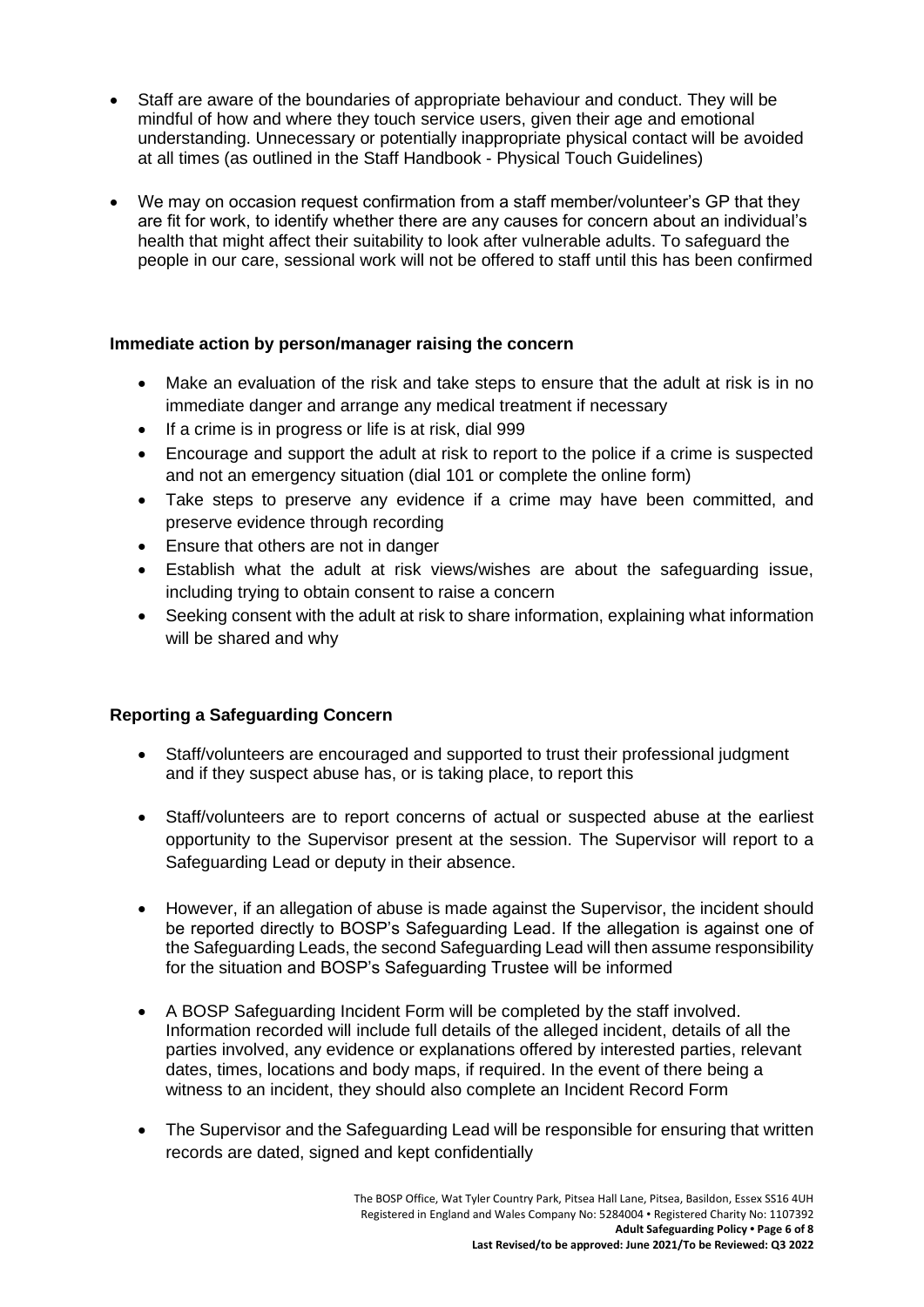• The Safeguarding Lead will then complete BOSP's Safeguarding Incident Log and, following the SET Guidelines, they will exercise their professional curiosity, contacting Essex LADO (Local Authority Designated Officer) if guidance is still needed, and if necessary, complete a Safeguarding Adult Concern form (SETSAF) for referral to the local authority(s) to assess and possibly investigate. Once Case Closure is complete all relevant parties will be informed

## **Dealing with Allegations of BOSP's Workforce**

- All allegations made by an adult against a member of staff/volunteer will be fully recorded, including any actions taken, on an Incident Record Form and BOSP's Safeguarding Incident Log
- BOSP will take appropriate action in relation to the findings of any investigation into allegations of abuse, consistent with its duties to protect the safety of adults and uphold fair processes for staff and volunteers
- Any member of staff or volunteer under investigation for the alleged abuse of a vulnerable adult will be subject to the provisions of the Staff Disciplinary Policy
- We will notify the Disclosure and Barring Service of any person who is dismissed from our employment, or resigns in circumstances that would otherwise have led to dismissal for reasons of safeguarding concern

## **Dealing with Allegations of a Person who also has Care and Support Needs**

- A review of what support and action may help them not to abuse others
- Where possible there should be a co-ordinated approach and partnership working
- Consideration will be given to the balance of power as part of the reporting process
- Where both parties are receiving service from BOSP, staff will discuss cases and consider joint assessment and support plans where appropriate

## **Whistleblowing**

We want everyone at BOSP to feel able to report safeguarding concerns. However, members of staff/volunteers who feel unable to raise these concerns internally will be supported if they make a disclosure under the Public Interest Disclosure Act. Please see BOSP's Whistleblowing Policy for more information.

## **Confidentiality**

Adults at risk have the right to expect that information (provided by them as well as others) will be treated respectfully and that their privacy will be maintained. Staff will ensure that all concerns, allegations and investigations are treated with sensitivity and confidentiality, and only shared with those who need to know.